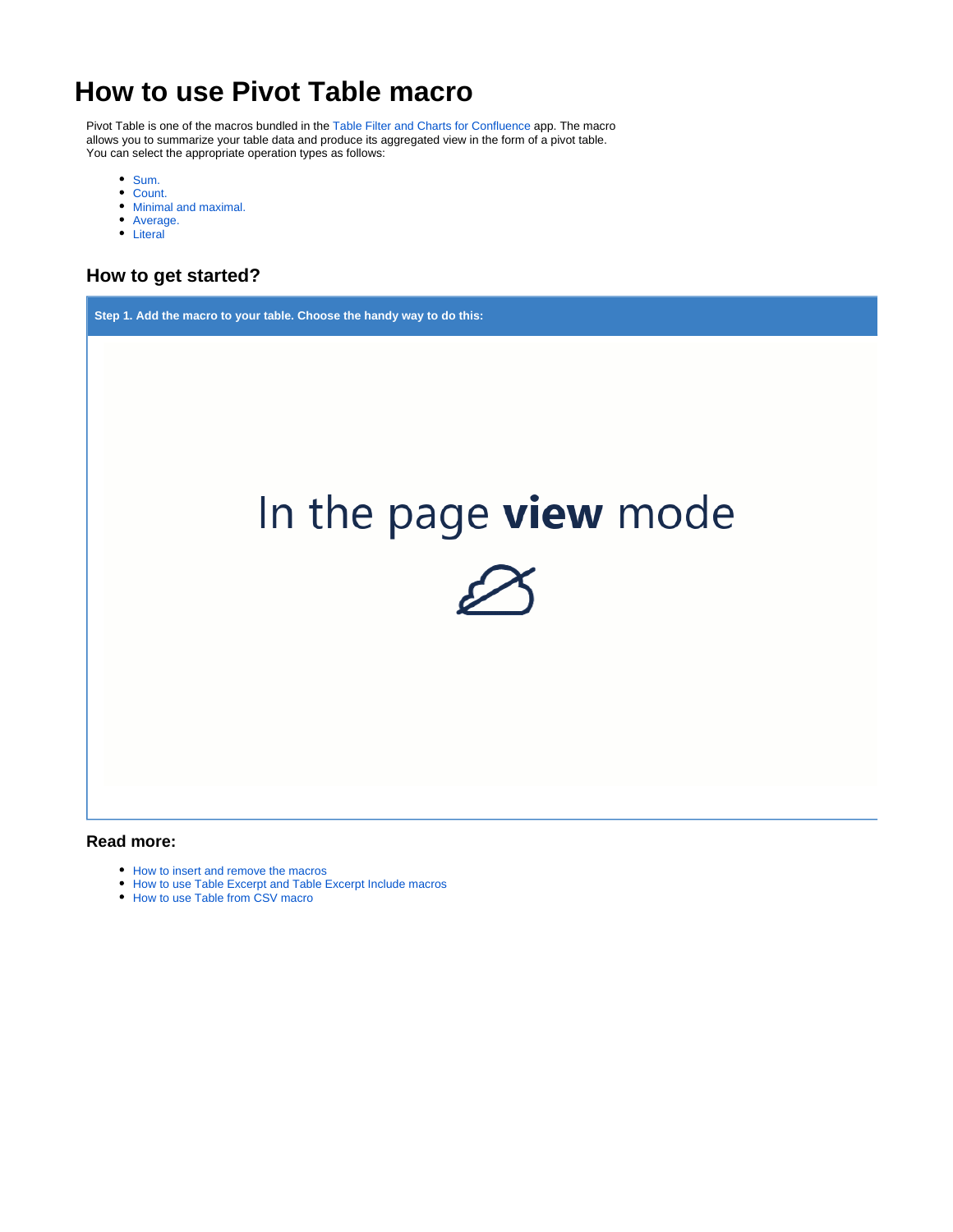|                    |                                                         | Step 2. Select columns for calculation and aggregation: |                                                                                                             |                            |  |
|--------------------|---------------------------------------------------------|---------------------------------------------------------|-------------------------------------------------------------------------------------------------------------|----------------------------|--|
|                    | Dashboard / Tables Home a                               |                                                         |                                                                                                             | $\blacktriangleright$ Edit |  |
|                    | <b>Financial Data</b>                                   |                                                         |                                                                                                             |                            |  |
|                    |                                                         | Created by Admin. last modified 5 minutes ago           |                                                                                                             |                            |  |
|                    | <b>Pivot Table settings</b><br>Count<br>$\circ$ $\circ$ |                                                         | P                                                                                                           |                            |  |
| <b>Total</b>       | 494                                                     | Row labels                                              |                                                                                                             |                            |  |
|                    |                                                         | Click and start typing                                  |                                                                                                             |                            |  |
|                    |                                                         | Column labels                                           |                                                                                                             |                            |  |
|                    |                                                         | Click and start typing                                  |                                                                                                             |                            |  |
|                    |                                                         | Calculated column                                       |                                                                                                             |                            |  |
|                    |                                                         | Transaction Amount X                                    |                                                                                                             |                            |  |
|                    |                                                         | Operation type                                          |                                                                                                             |                            |  |
|                    |                                                         | Count ×                                                 |                                                                                                             |                            |  |
| <b>B</b> Like<br>ေ | Be the first to like this<br>Write a comment            |                                                         |                                                                                                             |                            |  |
|                    |                                                         |                                                         |                                                                                                             |                            |  |
|                    |                                                         |                                                         | DEMONSTRATION LICENSE - This Confluence site is for demonstration purposes only. Evaluate Confluence today. |                            |  |
|                    |                                                         |                                                         | Powered by Atlassian Confluence 6.13.0 · Report a bug · Atlassian News                                      |                            |  |
|                    |                                                         |                                                         |                                                                                                             |                            |  |

# **Read more:**

[Configuring the pivot table](https://docs.stiltsoft.com/display/TFAC/Configuring+the+pivot+table)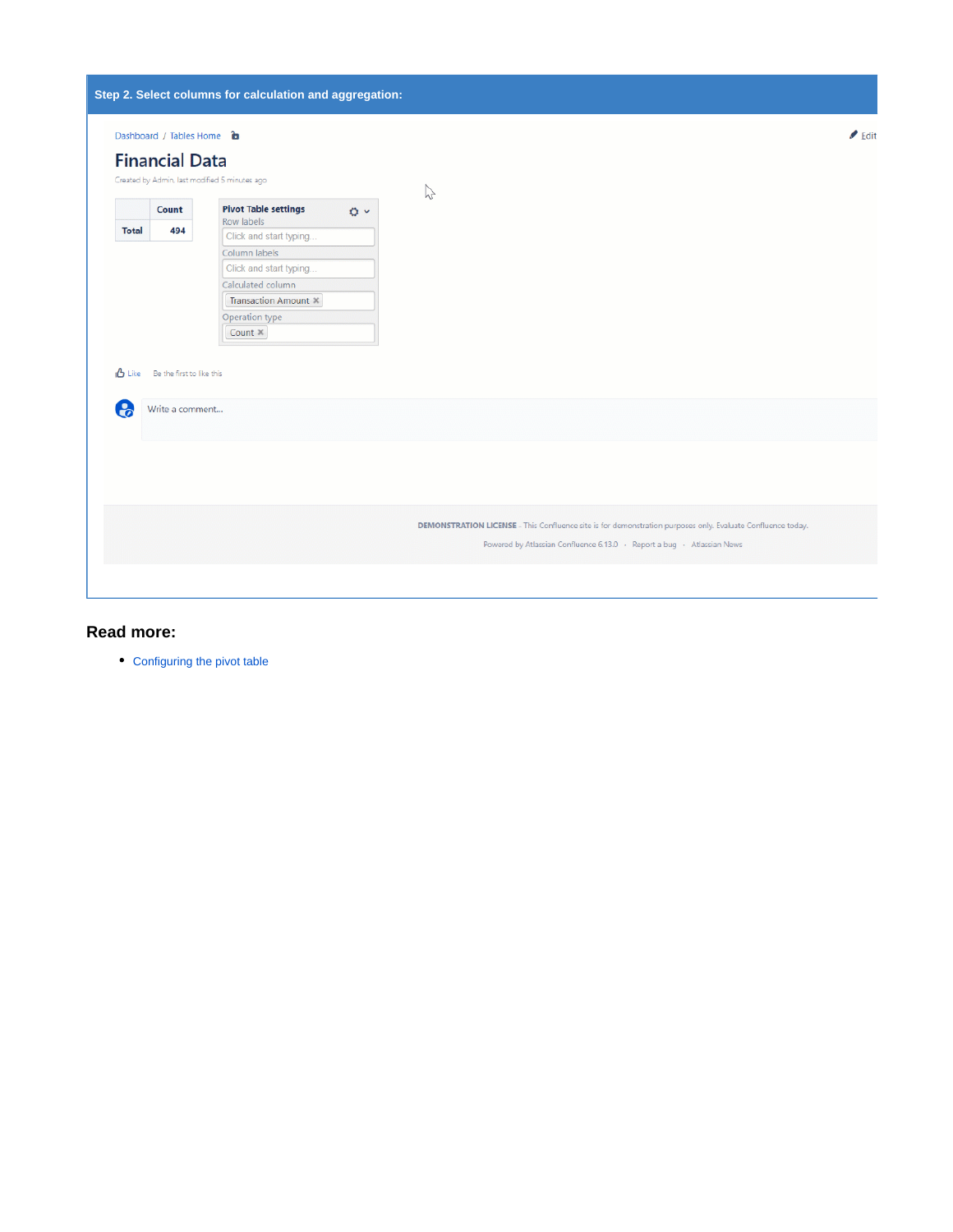#### Dashboard / Tables Home **a**

## **Financial Data**

Created by Admin. last modified 5 minutes ago

| <b>Service Agent / Transaction Status</b> | Y Count         |         |           |                 |              |  |  |
|-------------------------------------------|-----------------|---------|-----------|-----------------|--------------|--|--|
|                                           | <b>Archived</b> | Pending | Processed | <b>Rejected</b> | <b>Total</b> |  |  |
| <b>Peter Jacobs</b>                       | 23              | 21      | 21        | 21              | 86           |  |  |
| <b>Christine Palmer</b>                   | 21              | 10      | 20        | 25              | 76           |  |  |
| <b>Gustavo Sanchez</b>                    | 17              | 19      | 13        | 21              | 70           |  |  |
| <b>Tom Oliver</b>                         | 18              | 12      | 22        | 18              | 70           |  |  |
| <b>Ashley Stone</b>                       | 18              | 12      | 16        | 23              | 69           |  |  |
| <b>Andy Wilson</b>                        | 17              | 21      | 14        | 1 <sub>3</sub>  | 65           |  |  |
| <b>Mark Brown</b>                         | 17              | 13      | 14        | 14              | 58           |  |  |
| <b>Total</b>                              | 131             | 108     | 120       | 135             | 494          |  |  |

| <b>Pivot Table settings</b><br>Row labels |  |
|-------------------------------------------|--|
| Service Agent $\times$                    |  |
| Column labels                             |  |
| <b>Transaction Status ×</b>               |  |
| Calculated column                         |  |
| Fee Amount X                              |  |
| Operation type                            |  |
| Count $\times$                            |  |

| <b>Transaction ID</b> | <b>Transaction Amount</b> | <b>Fee Amount</b> | <b>Transaction Type</b> | <b>Service Agent</b> | <b>Transaction Date</b> | <b>Customer Type</b> | <b>Transaction Status</b> | <b>Customer ID</b> |
|-----------------------|---------------------------|-------------------|-------------------------|----------------------|-------------------------|----------------------|---------------------------|--------------------|
| 557635953             | 1209.75                   | 21.78             | Loan Settlement         | Tom Oliver           | 1/26/2018               | <b>Business</b>      | Rejected                  | 2659EBCAE1290      |
| 550590899             | 1206                      | 21.71             | Mortgage Loans          | <b>Ashley Stone</b>  | 3/2/2018                | <b>Business</b>      | Pendina                   | 3162GJGID3640      |
| 583205366             | 1234.13                   | 19.75             | <b>Money Deposit</b>    | Gustavo Sanchez      | 2/7/2018                | <b>Business</b>      | Archived                  | 1575GHDJI3372      |
| 534437935             | 1083.88                   | 19.51             | Money Deposit           | Peter Jacobs         | 3/17/2018               | <b>Business</b>      | Archived                  | 2759HFJFF2835      |
| 523279444             | 1079.25                   | 19.43             | Mortgage Loans          | Tom Oliver           | 5/24/2018               | <b>Business</b>      | Processed                 | 3366JEEIF1205      |
| 576785158             | 1181.88                   | 18.91             | Check Cashing           | Christine Palmer     | 3/23/2018               | <b>Business</b>      | Rejected                  | 1139FHAJD2609      |

## **Read more:**

- [Configuring the pivot table](https://docs.stiltsoft.com/display/TFAC/Configuring+the+pivot+table)
- [Managing pivot table options](https://docs.stiltsoft.com/display/TFAC/Managing+pivot+table+options)
- [Aggregation by date period and number range](https://docs.stiltsoft.com/display/TFAC/Aggregation+by+date+period+and+number+range)
- [How to export macros and results](https://docs.stiltsoft.com/display/TFAC/How+to+export+macros+and+results)

# **Find the answer** to your question among the related **FAQ**:

- [What can I do if I can't find and add the macros?](https://docs.stiltsoft.com/display/TFAC/FAQ#FAQ-WhatcanIdoifIcan)
- [How can I remove the macro accidentally added to a table?](https://docs.stiltsoft.com/display/TFAC/FAQ#FAQ-HowcanIremovethemacroaccidentallyaddedtoatable?)
- [Supported date formats](https://docs.stiltsoft.com/display/TFAC/FAQ#FAQ-Whatarethesupporteddateformats?)





## Filter tables with the help of the va**Baild filter types** arts based on your table

- [Table filtration](https://docs.stiltsoft.com/display/TFAC/Table+filtration)
- Sorting, freezing and other table [viewing options](https://docs.stiltsoft.com/display/TFAC/Sorting%2C+freezing+and+other+table+viewing+options)
- [Gantt chart type](https://docs.stiltsoft.com/display/TFAC/Gantt+chart+type)
- [Pie and Donut chart types](https://docs.stiltsoft.com/display/TFAC/Pie+and+Donut+chart+types)
- [Bubble Pie chart type](https://docs.stiltsoft.com/display/TFAC/Bubble+Pie+chart+type)

 $\blacktriangleright$  Edit

 $\triangledown$